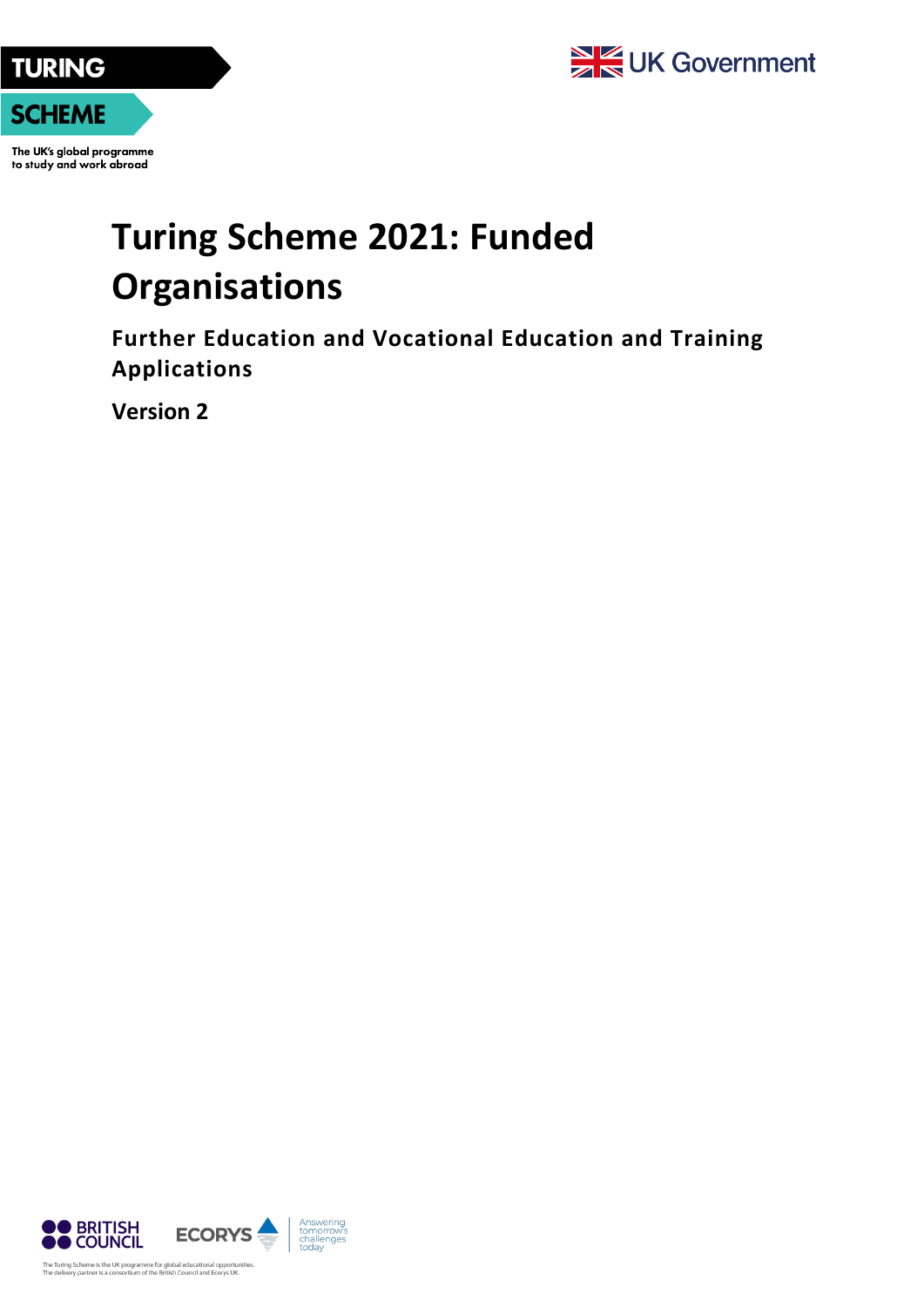| <b>Organisation name</b>                            | <b>Organisation</b><br>country | <b>Region</b>        |
|-----------------------------------------------------|--------------------------------|----------------------|
| <b>Accentuate North East</b>                        | England                        | <b>North East</b>    |
| American Institute for Foreign Study (U.K.) Limited | England                        | London               |
| AP Cymru Limited                                    | Wales                          | Wales                |
| Asfar                                               | England                        | London               |
| Ashfield Boys High School                           | Northern Ireland               | Northern Ireland     |
| Atlantic Whale and Dolphin Foundation               | England                        | <b>East Midlands</b> |
| Basingstoke College of Technology                   | England                        | South East           |
| <b>Bath College</b>                                 | England                        | South West           |
| <b>Belfast Met College</b>                          | Northern Ireland               | Northern Ireland     |
| <b>Bishop Auckland College</b>                      | England                        | <b>North East</b>    |
| <b>Bishop Burton College</b>                        | England                        | Yorkshire            |
| <b>Blue Stamp Travel</b>                            | England                        | <b>East Midlands</b> |
| <b>Borders College</b>                              | Scotland                       | Scotland             |
| <b>Bradford College</b>                             | England                        | Yorkshire            |
| <b>Bridgwater and Taunton College</b>               | England                        | South West           |
| Brighton Third Sector Training Ltd.                 | England                        | South East           |
| Burton and South Derbyshire College                 | England                        | <b>East Midlands</b> |
| Camborne Science and International Academy          | England                        | South West           |
| Capacity London Ltd                                 | England                        | London               |
| Capital City College Group                          | England                        | London               |
| <b>Challenges Abroad</b>                            | England                        | South West           |
| Cheshire College - South & West                     | England                        | North West           |
| <b>Cheshire Training Exchange</b>                   | England                        | North West           |
| City College Plymouth                               | England                        | South West           |
| ColegauCymru / CollegesWales Ltd                    | Wales                          | Wales                |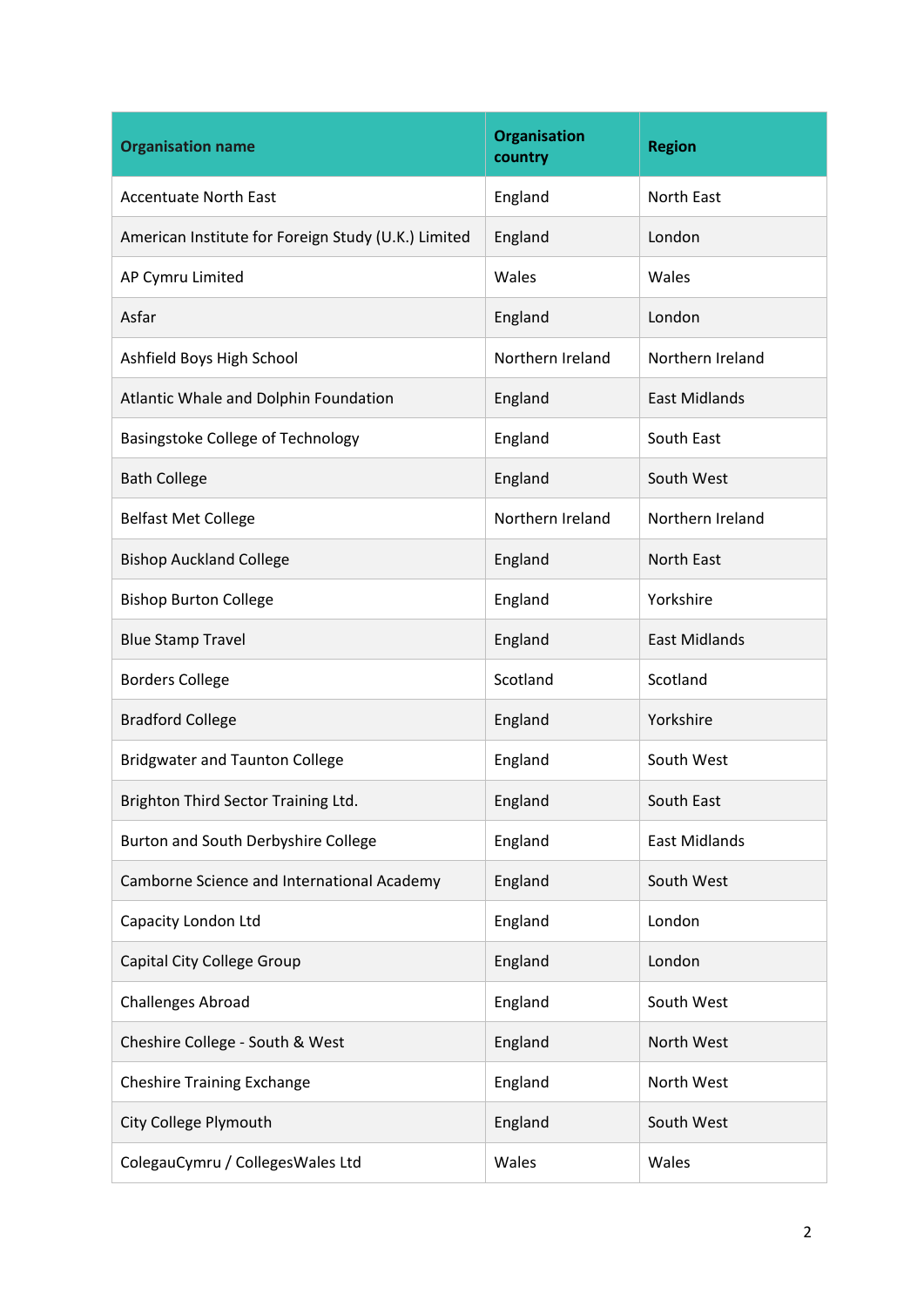| <b>Organisation name</b>                                                       | <b>Organisation</b><br>country | <b>Region</b>        |
|--------------------------------------------------------------------------------|--------------------------------|----------------------|
| <b>Community Coach</b>                                                         | England                        | South East           |
| Croydon College                                                                | England                        | South East           |
| David Campbell Event Management Limited                                        | England                        | North West           |
| Discovery College YMCA                                                         | England                        | South West           |
| Divad Training Ltd                                                             | England                        | London               |
| DN Colleges Group                                                              | England                        | <b>East Midlands</b> |
| <b>DSC Regen</b>                                                               | England                        | London               |
| Dungannon United Youth C.I.C                                                   | Northern Ireland               | Northern Ireland     |
| <b>East Coast College</b>                                                      | England                        | East of England      |
| East Sussex College Group                                                      | England                        | South East           |
| Eat That Frog C.I.C.                                                           | England                        | South West           |
| <b>Eco Chateau Training CIC</b>                                                | England                        | South East           |
| Edinburgh Jazz and Blues Festival                                              | Scotland                       | Scotland             |
| Erasmus Academy UK Ltd.                                                        | England                        | London               |
| European Strategic Partnerships Ltd.                                           | England                        | London               |
| <b>EuroTrain Platform</b>                                                      | England                        | South East           |
| <b>Everything Possible CIC</b>                                                 | England                        | Yorkshire            |
| <b>Exeter College</b>                                                          | England                        | South West           |
| FCV International Football Academy                                             | England                        | <b>East Midlands</b> |
| Football Management Company (NI) Ltd                                           | Northern Ireland               | Northern Ireland     |
| <b>Gecko Programmes Ltd</b>                                                    | England                        | <b>West Midlands</b> |
| Genius Solutions Limited trading as Languages<br>Training & Development (LT&D) | England                        | South East           |
| Glasgow Clyde College                                                          | Scotland                       | Scotland             |
| <b>Glasgow Girls FC</b>                                                        | Scotland                       | Scotland             |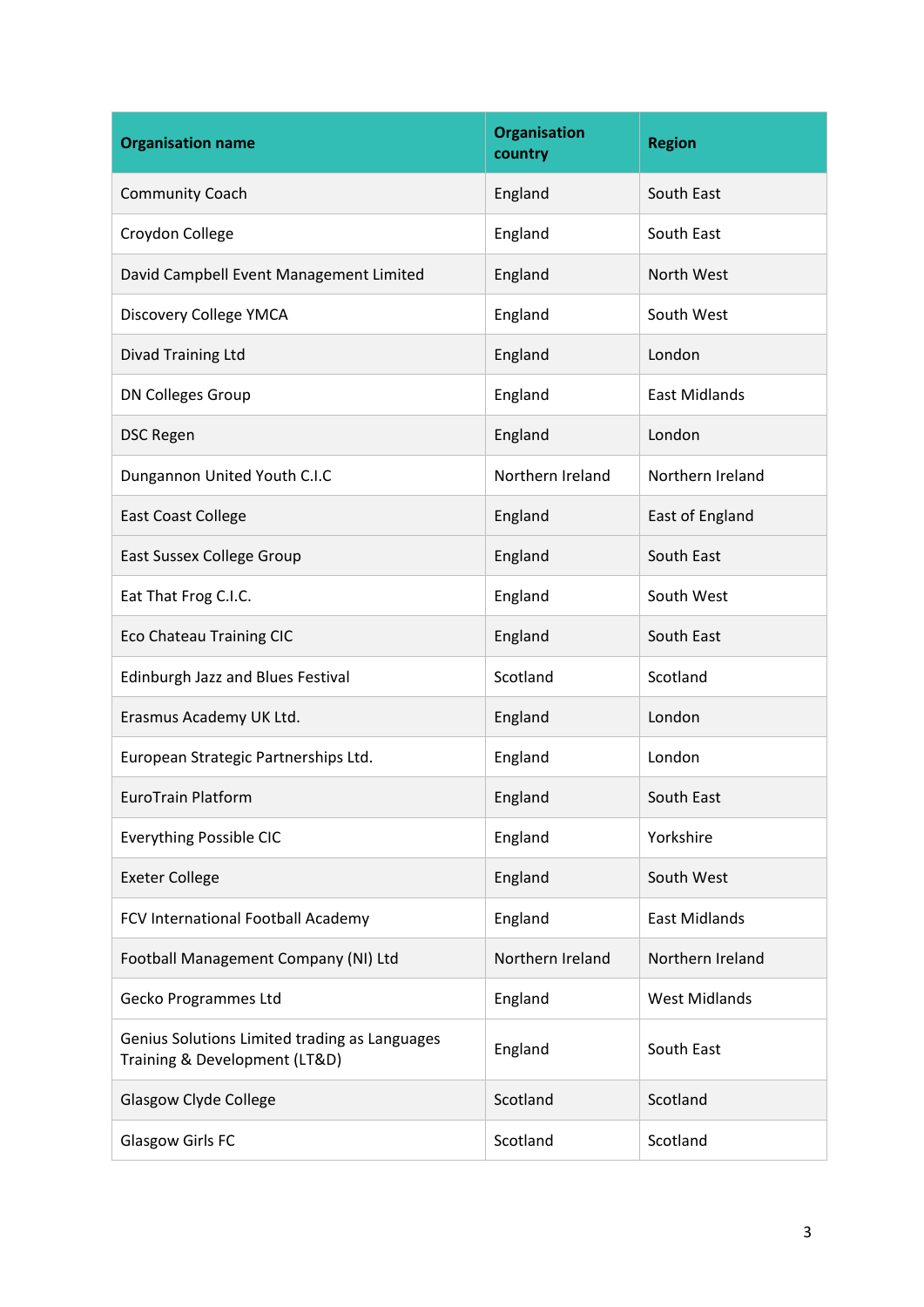| <b>Organisation name</b>                                                 | <b>Organisation</b><br>country | <b>Region</b>        |
|--------------------------------------------------------------------------|--------------------------------|----------------------|
| Global Vision Initiative (formerly Vision 2020<br>Leadership Initiative) | England                        | North West           |
| Gotoco                                                                   | England                        | South East           |
| Grampus Heritage and Training Ltd                                        | England                        | North West           |
| Greater Brighton Metropolitan College                                    | England                        | South East           |
| Hanta Associates Ltd                                                     | England                        | London               |
| Haringey Sixth Form College                                              | England                        | London               |
| <b>HSDC</b>                                                              | England                        | South East           |
| Ikkaido Ltd                                                              | England                        | South East           |
| i-lineeurope                                                             | England                        | London               |
| Internplacements Ltd                                                     | England                        | London               |
| Invest in Sport Limited                                                  | Northern Ireland               | Northern Ireland     |
| <b>IVOLO LTD</b>                                                         | England                        | <b>West Midlands</b> |
| John Leggott College                                                     | England                        | <b>East Midlands</b> |
| Kaya Responsible Travel                                                  | England                        | North West           |
| <b>KBM Media Solutions LTD</b>                                           | England                        | London               |
| Lincoln College                                                          | England                        | <b>East Midlands</b> |
| Lionheart in the Community (LITC)                                        | England                        | London               |
| London Mobility Company 2000 Ltd.                                        | England                        | London               |
| London South East Colleges                                               | England                        | South East           |
| Luminate Education Group                                                 | England                        | Yorkshire            |
| NCG (Colleges)                                                           | England                        | North East           |
| New City College                                                         | England                        | London               |
| New Collaborative Learning Trust                                         | England                        | Yorkshire            |
| New College Lanarkshire                                                  | Scotland                       | Scotland             |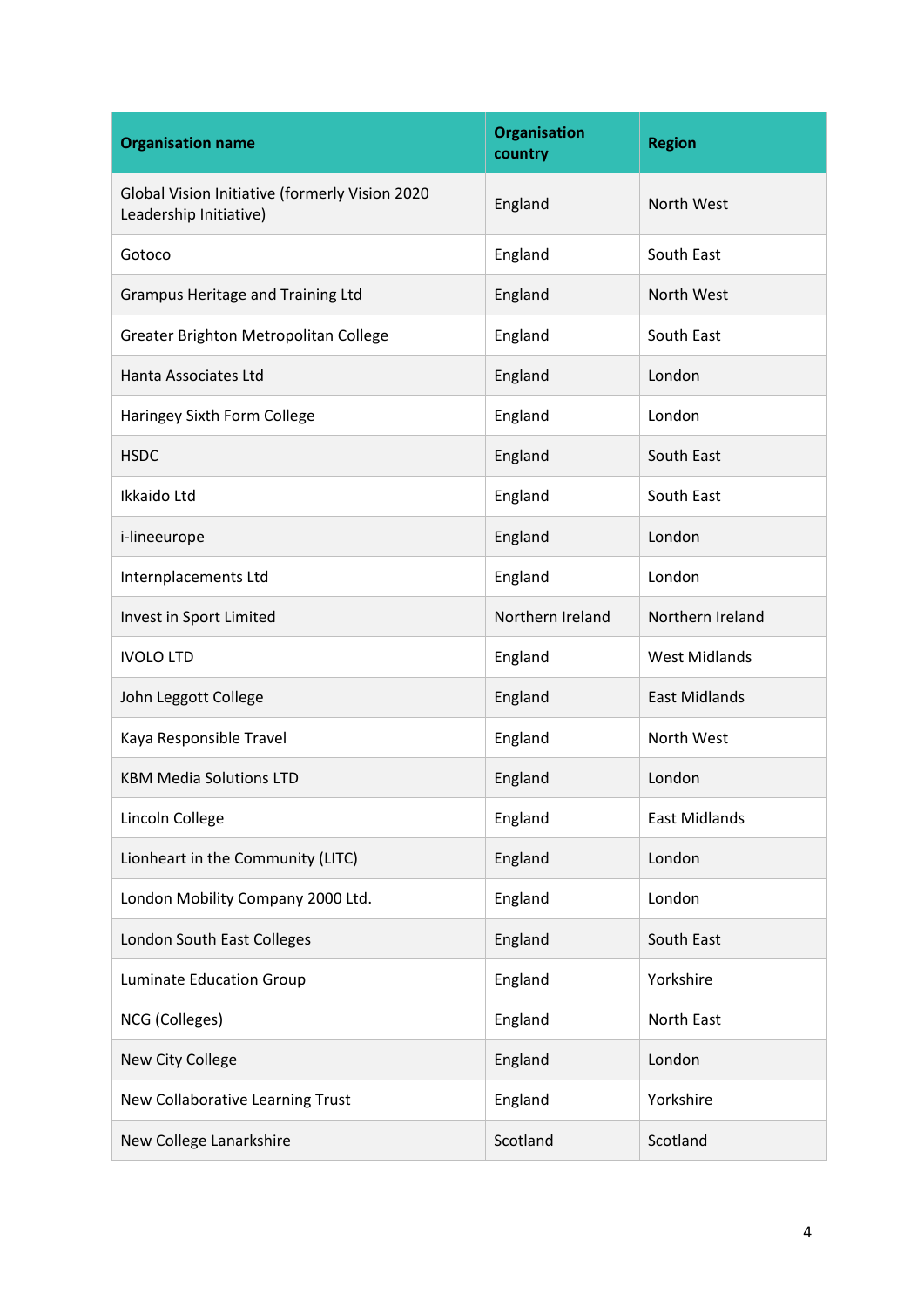| <b>Organisation name</b>                                               | <b>Organisation</b><br>country | <b>Region</b>        |
|------------------------------------------------------------------------|--------------------------------|----------------------|
| New College Swindon                                                    | England                        | South West           |
| North Liverpool Academy                                                | England                        | North West           |
| North West Regional College                                            | Northern Ireland               | Northern Ireland     |
| Northfleet Technology College                                          | England                        | South East           |
| Nottingham College                                                     | England                        | <b>East Midlands</b> |
| Nova Payroll Management Services Ltd. t/a Pin<br><b>Point Training</b> | England                        | North East           |
| Oldham College                                                         | England                        | North West           |
| Park View Academy                                                      | England                        | <b>North East</b>    |
| Petroc                                                                 | England                        | South West           |
| PGL Training (Plumbing) Limited                                        | England                        | South West           |
| <b>RiSE International</b>                                              | England                        | London               |
| <b>RNN Group</b>                                                       | England                        | Yorkshire            |
| Royal Academy of Culinary Arts                                         | England                        | London               |
| Royal Society of British Artists (RBA)                                 | England                        | London               |
| <b>SLCP Thunder CIC</b>                                                | England                        | London               |
| South Devon College                                                    | England                        | South West           |
| South Eastern Regional College                                         | Northern Ireland               | Northern Ireland     |
| South West College                                                     | Northern Ireland               | Northern Ireland     |
| Southern Regional College                                              | Northern Ireland               | Northern Ireland     |
| <b>STAND International</b>                                             | Scotland                       | Scotland             |
| <b>Stanmore College</b>                                                | England                        | South East           |
| <b>Strode College</b>                                                  | England                        | South West           |
| <b>Student Athlete Network</b>                                         | England                        | East of England      |
| T.E.E.P. (Training Education and European Project)                     | England                        | London               |